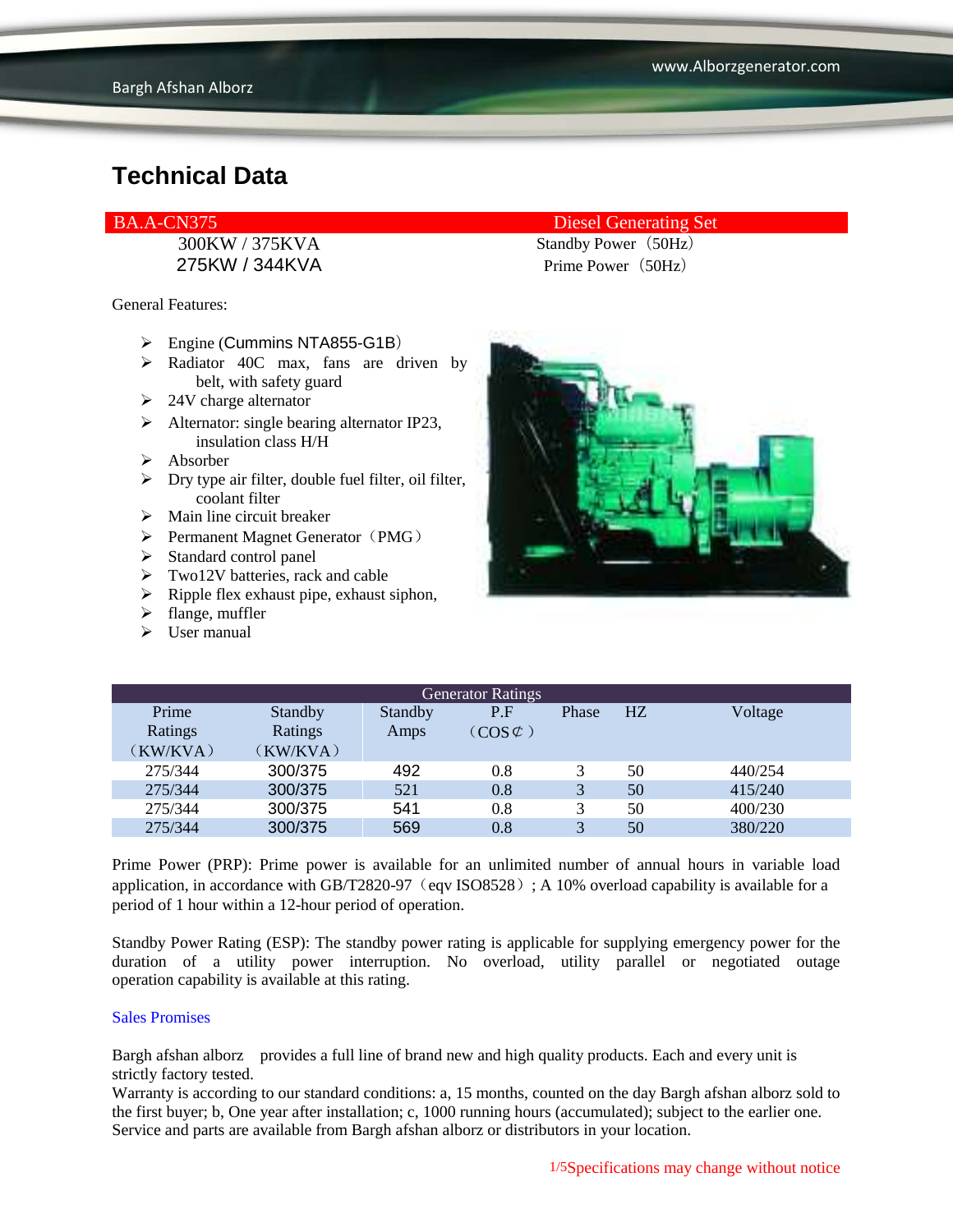| <b>BA.A-CN375</b>                | <b>Diesel Generating Set</b> |  |  |  |
|----------------------------------|------------------------------|--|--|--|
|                                  | <b>ENGINE DATA</b>           |  |  |  |
| Manufacturer / Model:            | Cummins NTA855-G2A, 4-cycle  |  |  |  |
| Air Intake System:               | Turbo, Water/air cooling     |  |  |  |
| Fuel System:                     | PT type fuel pump            |  |  |  |
| <b>Cylinder Arrangement:</b>     | 6 in line                    |  |  |  |
| Displacement:                    | 14L                          |  |  |  |
| Bore and Stroke:                 | 140*152 (mm)                 |  |  |  |
| <b>Compression Ratio:</b>        | 14.0                         |  |  |  |
| Rated RPM:                       | 1500rpm                      |  |  |  |
| Max. Standby Power at Rated RPM: | 300KW/407HP                  |  |  |  |
| Governor Type:                   | Electronic                   |  |  |  |
|                                  | <b>Exhaust System</b>        |  |  |  |
| <b>Exhaust Gas Flow:</b>         | 1126L/s                      |  |  |  |
| <b>Exhaust Temperature:</b>      | 563°C                        |  |  |  |
| Max Back Pressure:               | 10kPa                        |  |  |  |
| Air Intake System                |                              |  |  |  |
| Max Intake Restriction:          | 10kPa                        |  |  |  |
| Consumption:                     | 425L/s                       |  |  |  |
| Air Flow:                        | 8180L/s                      |  |  |  |
|                                  | <b>Fuel System</b>           |  |  |  |
| 100% (Prime Power) Load:         | 72 L/h                       |  |  |  |
|                                  | Oil System                   |  |  |  |
| Total Oil Capacity:              | 36.7L                        |  |  |  |
| Oil Consumption:                 | 0.24L/h                      |  |  |  |
| Engine Oil Tank Capacity:        | 36L                          |  |  |  |
| Oil Pressure at Rated RPM:       | 241-345kPa                   |  |  |  |
|                                  | <b>Cooling System</b>        |  |  |  |
| <b>Total Coolant Capacity:</b>   | 85L                          |  |  |  |
| Thermostat:                      | 82-93°C                      |  |  |  |
| Max Water Temperature:           | 104°C                        |  |  |  |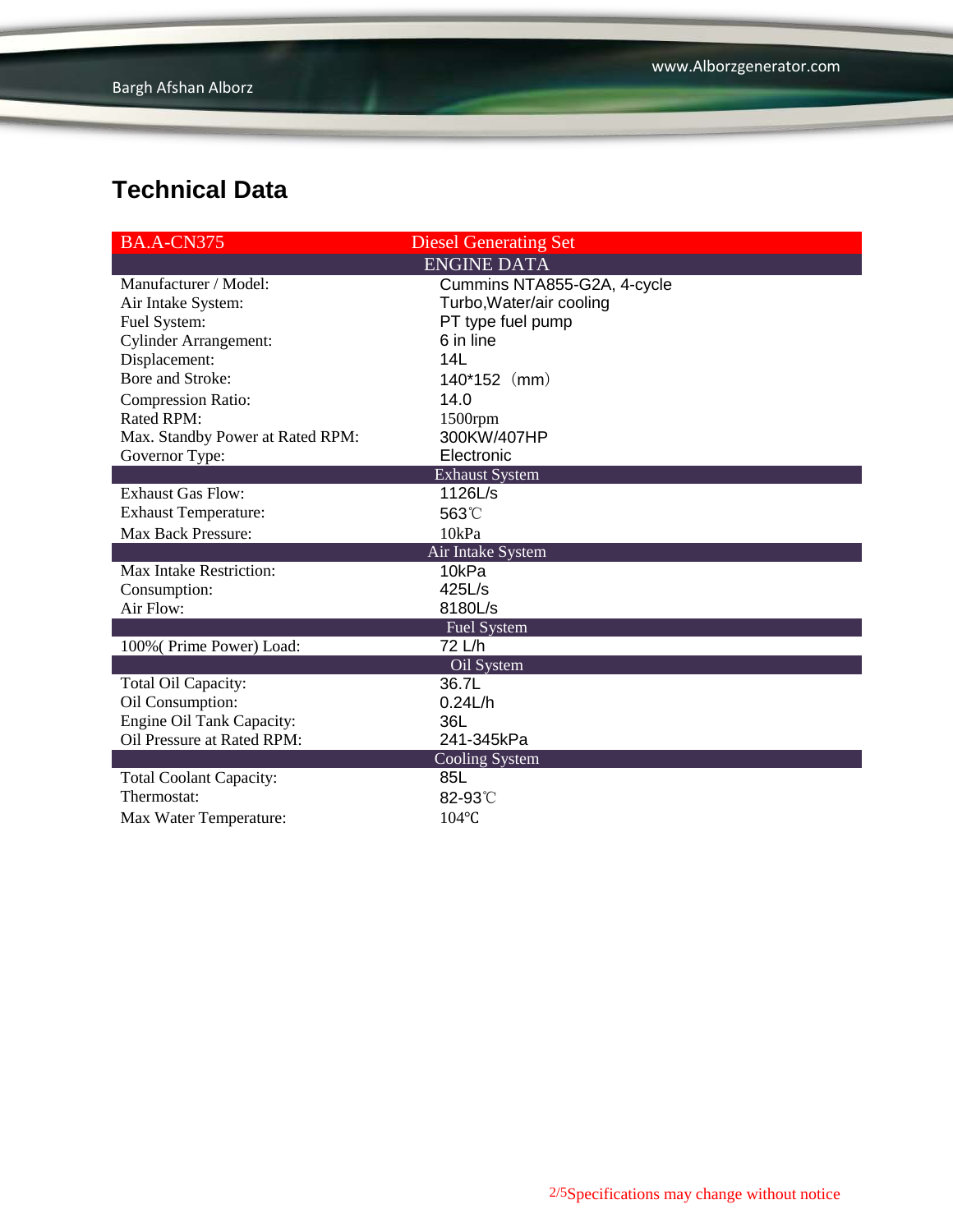| <b>BA.A-CN375</b>                             | <b>Diesel Generating Set</b>                                                               |  |  |  |  |
|-----------------------------------------------|--------------------------------------------------------------------------------------------|--|--|--|--|
| <b>ALTERNATOR SPECIFICATION</b>               |                                                                                            |  |  |  |  |
|                                               | <b>GENERAL DATA</b>                                                                        |  |  |  |  |
|                                               | Compliance with GB755, BS5000, VDE0530, NEMAMG1-22, IED34-1, CSA22.2 and AS1359 standards. |  |  |  |  |
| <b>Alternator Data</b>                        |                                                                                            |  |  |  |  |
| Number of Phase:                              | 3                                                                                          |  |  |  |  |
| Connecting Type:                              | 3 Phase and 4 Wires, "Y" type connecting                                                   |  |  |  |  |
| Number of Bearing:                            | T                                                                                          |  |  |  |  |
| <b>Power Factor:</b>                          | 0.8                                                                                        |  |  |  |  |
| Protection Grade:                             | IP23                                                                                       |  |  |  |  |
| Altitude:                                     | $\leq 1000m$                                                                               |  |  |  |  |
| <b>Exciter Type:</b>                          | Brushless, self-exciting                                                                   |  |  |  |  |
| Insulation Class, Temperature Rise:           | H/H                                                                                        |  |  |  |  |
| Telephone Influence Factor (TIF):             | $50$                                                                                       |  |  |  |  |
| THF:                                          | $<$ 2%                                                                                     |  |  |  |  |
| Voltage Regulation, Steady State:             | $\leq \pm 1\%$                                                                             |  |  |  |  |
| <b>Alternator Capacity:</b>                   | 375KVA                                                                                     |  |  |  |  |
| <b>Alternator Efficiencies:</b>               | 93.5%                                                                                      |  |  |  |  |
| Air Cooling Flow:                             | 0.8 <sub>m3</sub> /s                                                                       |  |  |  |  |
|                                               | <b>GENERATING SET DATA</b>                                                                 |  |  |  |  |
| <b>Voltage Regulation:</b>                    | $\geq \pm 5\%$                                                                             |  |  |  |  |
| <b>Voltage Regulation, Stead State:</b>       | $\leq \pm 1\%$                                                                             |  |  |  |  |
| Sudden Voltage Warp (100% Sudden Reduce):     | $\leq +25\%$                                                                               |  |  |  |  |
| Sudden Voltage Warp (Sudden Increase):        | $\leq$ -20%                                                                                |  |  |  |  |
| Voltage Stable Time (100% Sudden Reduce):     | $\leq 6S$                                                                                  |  |  |  |  |
| Voltage Stable Time (Sudden Increase)         | $\leq 6S$                                                                                  |  |  |  |  |
| Frequency Regulation, Stead State:            | $\leq 5\%$                                                                                 |  |  |  |  |
| Frequency Waving:                             | ≤ $0.5%$                                                                                   |  |  |  |  |
| Sudden Frequency Warp (100% Sudden Reduce):   | $\leq$ +12%                                                                                |  |  |  |  |
| Sudden Frequency Warp (Sudden Increase):      | $\leq$ -10%                                                                                |  |  |  |  |
| Frequency Recovery Time (100% Sudden Reduce): | $\leq$ 5S                                                                                  |  |  |  |  |
| Frequency Recovery Time (Sudden Increase):    | $\leq$ 5S                                                                                  |  |  |  |  |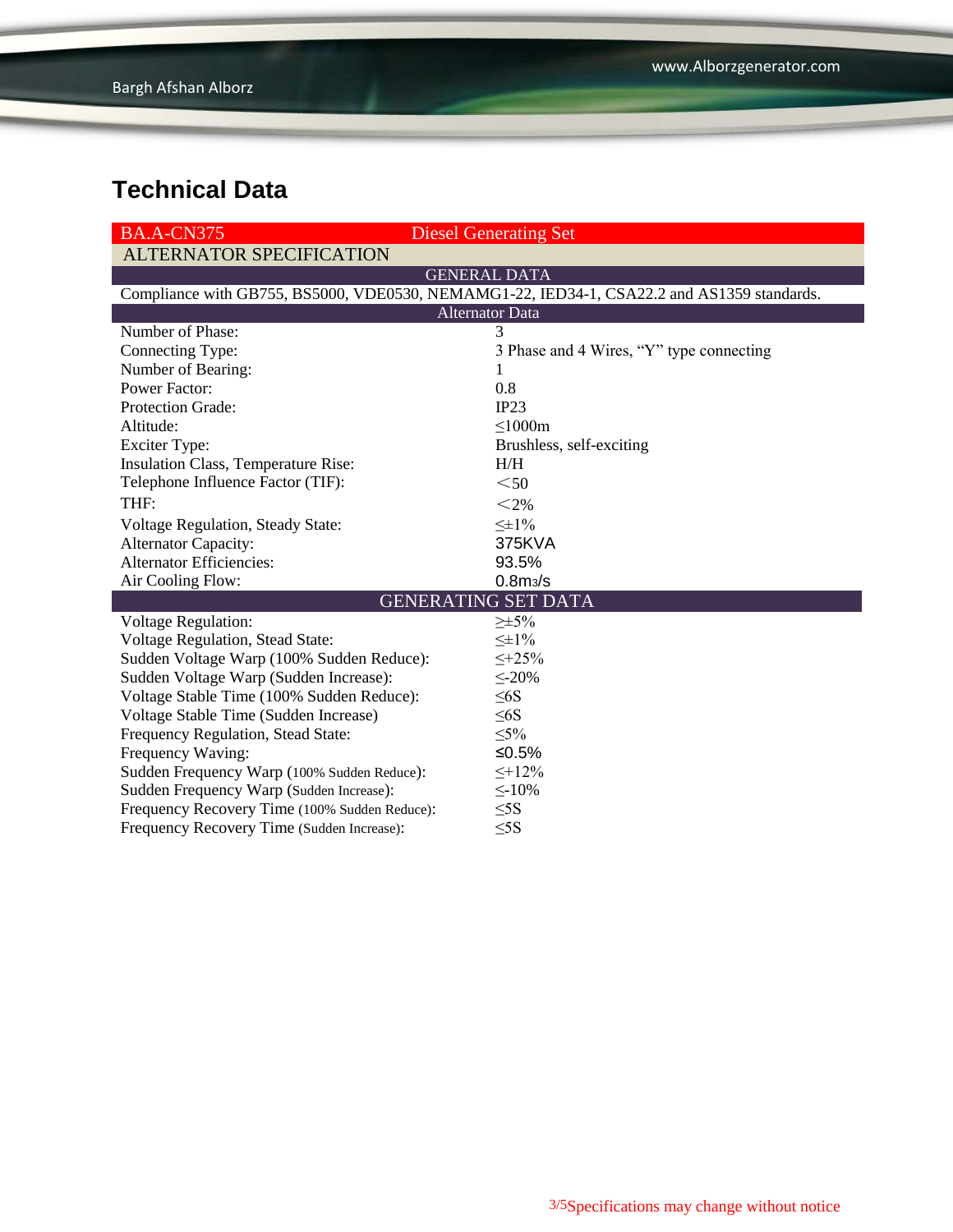| <b>BA.A-CN375</b>               | <b>Diesel Generating Set</b>  |                                    |
|---------------------------------|-------------------------------|------------------------------------|
| Options                         |                               |                                    |
| Engine                          | Fuel System                   | <b>Control System</b>              |
| Heater 2KW & 4KW                | Daily Fuel Tank               | <b>Auto Control Panel</b>          |
| Battery Charger 3.5A & 7A       | <b>Base Fuel Tank</b>         | Remote Control Panel               |
|                                 | <b>Water Separator</b>        | <b>Auto Transfer Switch (ATS)</b>  |
|                                 | <b>Fuel Level Sensor</b>      | <b>Paralleling System</b>          |
|                                 |                               |                                    |
| <b>Anti Condensation Heater</b> | Rainproof Type                | <b>Engine Parts Drawing List</b>   |
| Drop CT (For Paralleling)       | Soundproof Type               | <b>Spare Parts</b>                 |
|                                 | <b>Container Type</b>         |                                    |
| Dimension & Weight              |                               |                                    |
| <b>Standard Configuration</b>   | With Base Fuel Tank           | Soundproof Type                    |
| (Open Type)                     |                               |                                    |
| Overall Size: 3030 (mm)         | Overall Size: 3020 (mm) *1100 | Overall Size: 4225 (mm) *1460 (mm) |
| *1100 $(mm)$ *1850 $(mm)$       | $(mm)$ *1900 $(mm)$           | ) $*2150$ (mm)                     |
| Weight: 2950kg                  | Weight: 3150 kg               | Weight: 4000kg                     |